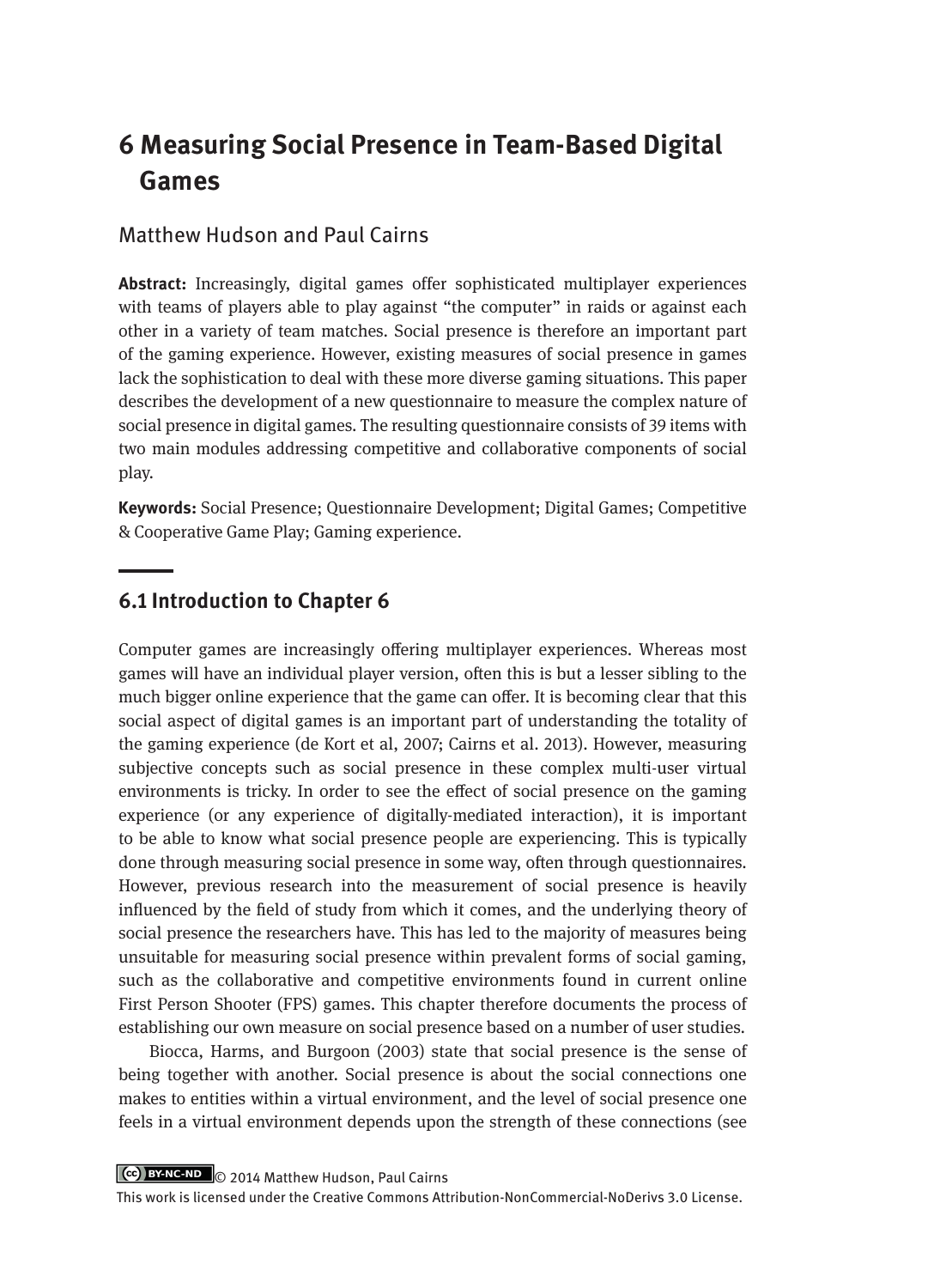also Chapters 1 and 5, this volume). Schouten (2011) argues that social presence is a concept built around the evidence of other humans within a virtual environment, with even simple cues such as the score of other players in a computer game being enough to increase social presence. Alexander, Brunyé, Sidman, and Weil (2005) support this view by stating that in an interactive multi-user environment "greater interaction and presence of others will lead to higher engagement of the individual with the game and the group".

Our research set out to explore social presence in online team-based games, primarily online FPS games which contain both cooperative and competitive game play, as two or more teams consisting of multiple players compete. These games were chosen over more explicitly social games such as *Second Life*, *World of Warcraft* or other *massive multiplayer online role playing game* (MMORPG) type games to highlight the phenomenon of social presence in less obvious multi-user virtual environments. In an MMORPG, one of the primary reason for logging on is for the social interaction and the feeling of sharing the virtual world with other players, this is the essence of an online role playing game. The Daedalus project, a substantial study of MMORPG players, states that there are many different motivations to play these games, socializing, the accumulation of wealth and tangible power, exploring and being part of a fantasy world, and so on (Yee, 2007, 2009). Yet all these motivations are quintessentially social. It would be therefore quite unremarkable to discover a high level social presence felt by the players of these games.

Previous studies have suggested that as well as competitiveness and challenge, social reasons such as the possibility of cooperation and communication are strong motivators for people to play online FPS games (Jansz and Tanis, 2007, Frostling-Henningsson, 2009). However, while social gaming has been extensively studied, there are few methods for quantifying the level of social presence felt in these teambased online games, which are some of the most popular games available today, with FPS games like *Battlefield 3* gaining a reported 3 million pre-sales and *Multiplayer Online Battle Arena* (MOBA) games such as *League of Legends* having a reported 32 million players per month (Lyons, 2012).

#### **6.1.1 Measuring Social Presence**

There have been many tools and methods developed for measuring social presence in virtual environments. In a review of various measures of social presence in an online learning context, Kreijns, Kirschner, Jochems, and Van Buuren (2011) cite a number of potential tools, including a 'Group Atmosphere Scale'(Fiedler, 1962, 1967), a 'Work-Group Cohesiveness Index'(Price and Muller, 1986), and 'Social Presence Scales and Indicators' (Gunawardena, 1995, Gunawardena and Zittle, 1997).

De Kort, IJsselsteijn, and Poels (2007) developed a measure for social presence in games, based on the 'Networked Minds Measure of Social Presence' (Biocca and Harms,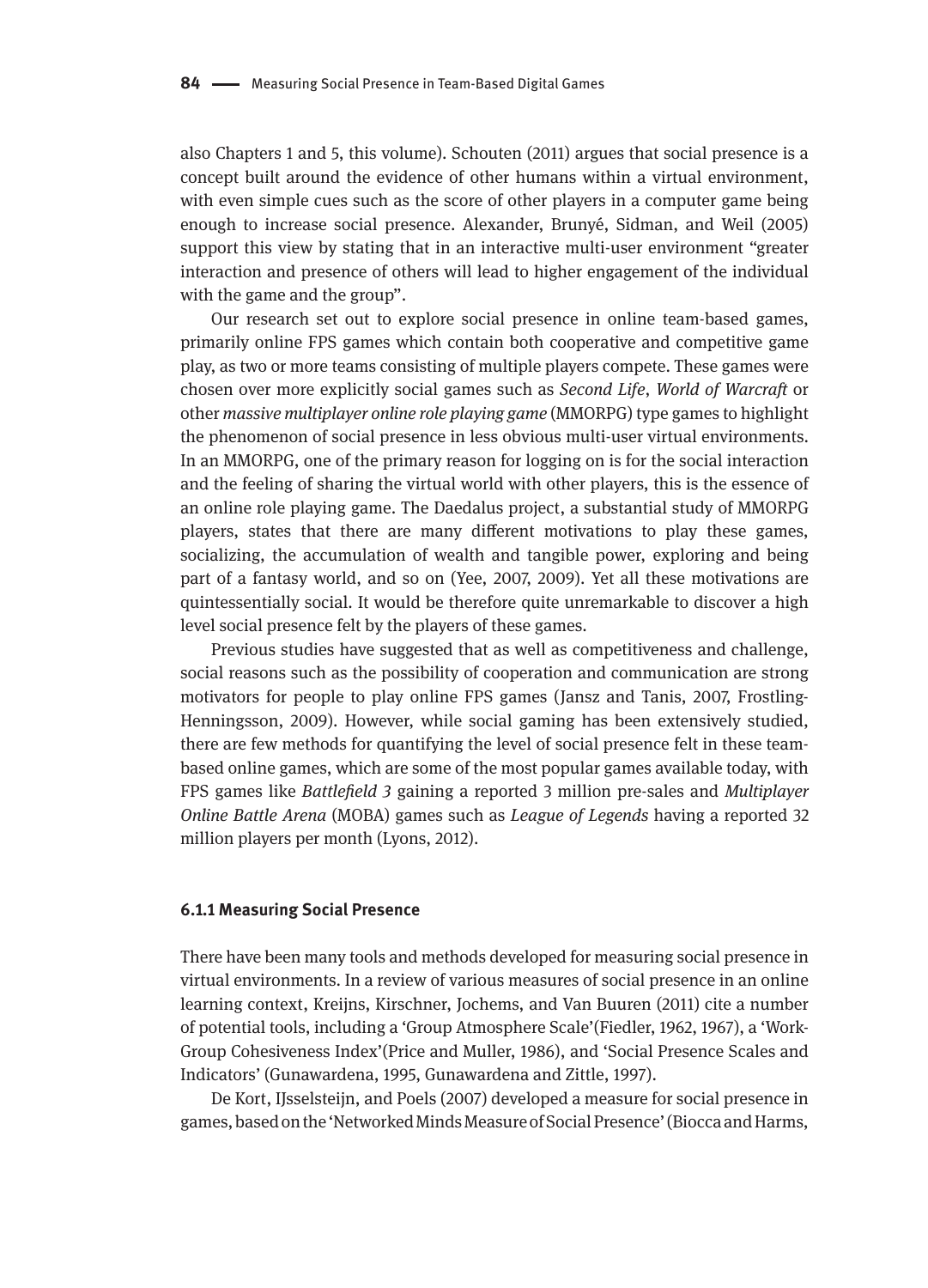2002). While the Networked Minds Measure has a strong theoretical underpinning, the questionnaire was primarily designed for teleconferencing, and so is completely unsuitable for games, especially team-based games. While the 'Social Presence in Gaming Questionnaire' (SPGQ) (de Kort et al., 2007) can be used to measure social presence in some circumstances (Cairns, Cox, Daya, Martin, and Perryman, 2013), the questionnaire is unsuitable for team-based games for a number of reasons. The SPGQ appears to be designed for use with only competitive games, including items which refer to 'revenge' and 'schadenfreude', which are not expected components of social presence in cooperative games. In the SPGQ, there is also no distinction between who the other players are in relation to the respondent. This is easily remedied if the respondent is playing one other person who is an opponent in the game, but it is difficult to make the SPGQ suitable for team-based games. In this situation, when there are both opponents and teammates sharing the virtual environment the SPGQ items would either have to be doubled up, asking about both opponents and teammates, or generalized to refer to simply 'others'. Neither of these solutions are favourable; doubling up would significantly increase the length of the questionnaire and thus increasing the likelihood that participants would become bored and fail to complete the questionnaire accurately (Cairns and Cox, 2008). Generalizing the questions on the other hand would create answers which would not clearly refer to any other entity, providing results that would at best be hard to interpret, and at worst so generic as to be meaningless. This makes the SPGQ unfit for studies involving collaborative and competitive team-based scenarios.

In addition to taking inspiration from the Biocca and Harms (2002) questionnaire, the SPGQ was developed using data gathered via a focus group study (Poels, de Kort, and Ijsselsteijn, 2007). The focus group study consisted of 16 participants, half of which were undergraduate students described as infrequent gamers. The first concern with the methodology is the question of whether the participants were an adequate sample of social gamers, and how the sampling has biased the development of the SPGQ. Second is the general weakness of the focus group methodology, for example in focus groups disproportionate attention can be given to some members of the group, groups can be dominated by a single individual, and so on (Lazar, Feng, and Hochheiser, 2010). So what alternatives are there to the SPGQ?

In a comprehensive review of presence measures, van Baren and IJsselsteijn (2004) set out the details of 28 current presence questionnaires, some original, some developed by combining older telepresence questionnaires, and only 6 of which contained social presence elements. These six questionnaires were the Lombard et al. (2000) Questionnaire, the Nowak and Biocca (2003) Questionnaire, the Schroeder et al. (2001) Questionnaire, the Bailenson, Blascovich, Beall, and, Loomis (2001) Questionnaire, and the 'Temple Presence Inventory' (TPI) (Lombard, Ditton, and, Weinstein, 2009). However once again none of these tools are relevant to teambased games. The Lombard et al. (2000) Questionnaire measured physical and social presence and was developed and tested based solely on previous literature. The study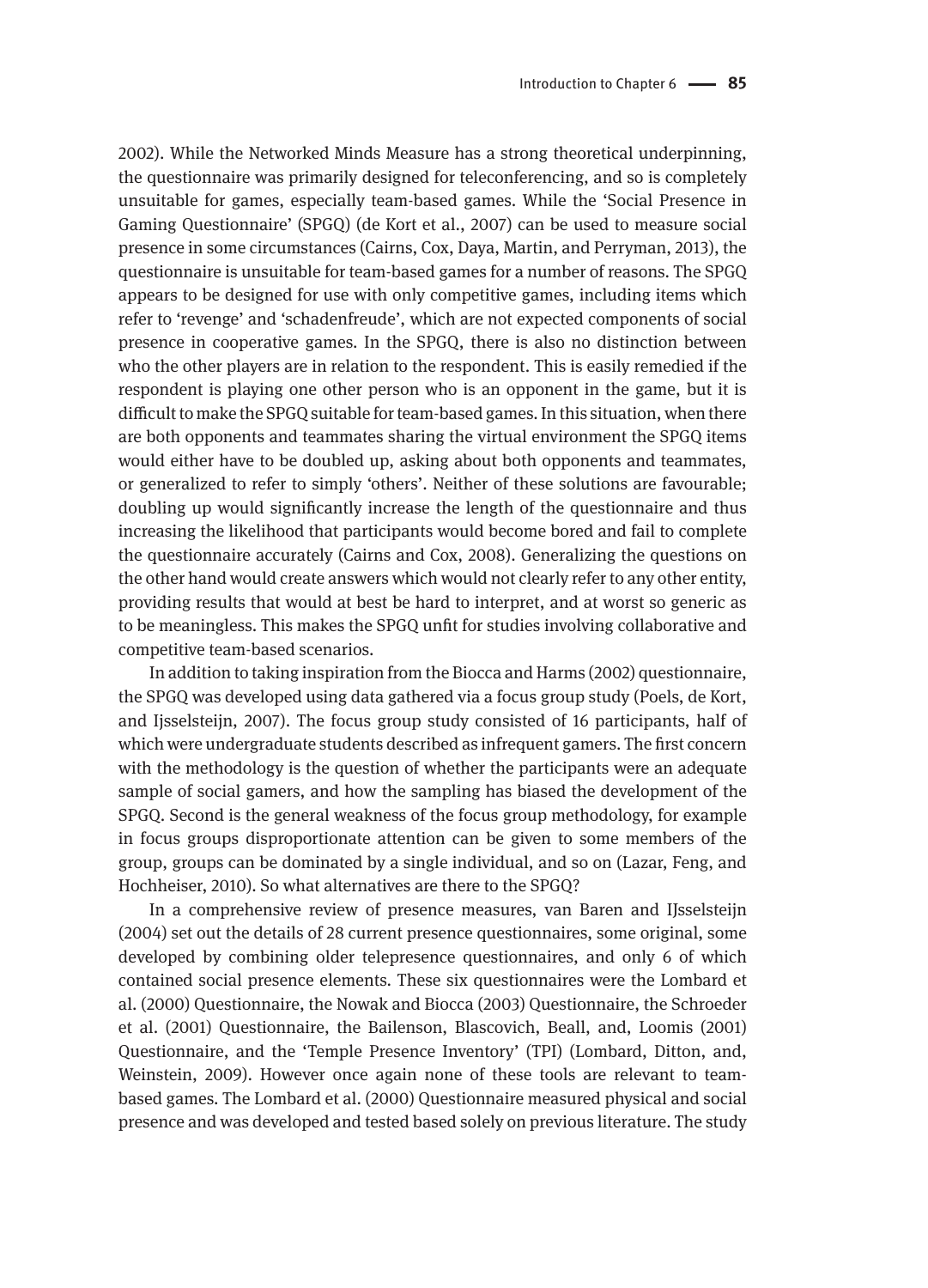which sought to test the author's theory of presence was based upon film media, and therefore cannot be considered entirely valid for testing digital gaming. The Temple Presence Inventory (Lombard et al., 2009) was created by combining elements from previous questionnaires such as the Lombard et al. (2000) Questionnaire above, and elements created from studies by the authors. It was developed and tested by exposing participants to 'dramatic television programs' and film. The questions reflect the influence of the chosen media and would be unsuitable for interactive virtual environments such as computer games. For example the TPI included such items as "During the media experience how well were you able to observe the facial expressions of the people you saw/heard?" which, while potentially relevant to noninteractive media, is largely irrelevant to games, particularly team-based online games.

The Nowak and Biocca (2003) Questionnaire was designed to measure presence, however in this questionnaire the term social presence was used to mean social realism and was measured using questions such as "To what extent was this like a face-to-face meeting?", which is irrelevant to social connections in digital games. The Schroeder et al. (2001) Questionnaire focused mainly on the feeling of being physically present with another, rather than feelings of social presence. For example the question "To what extent did you have a sense of being in the same room as your partner?" aims to measure co-presence, but seems to actually be measuring physical presence. The Bailenson et al. (2001) Questionnaire aimed to measure purely social presence and asked five direct and focused questions which would likely be effective in measuring social presence in general virtual environment settings such as virtual meetings, etc. However, the measure lacks the competitive/cooperative elements, which are important to video games and team-based training in virtual environments.

In the Van Baren and IJsselsteijn (2004) report, questionnaires appeared to be the most prevalent method of measuring presence and there are good practical reasons for this, namely, that, where valid, they are quick to use, easy to administer and able to be administered in large numbers. Other methods have been used such as 'Autoconfirmation' (Retaux, 2003) through retrospective video protocols, Content Analysis of transcripts of online text-based interaction (Rourke, Anderson, Garrison, and Archer, 1999), Ethnographic Observation of users of teleremote technology (McGreevy, 1992), and Focus Group explorations (Freeman and Avons, 2000). But these methods are better for small scale studies leading to more qualitative insights and even then may have issues of validity as indicators of social presence. In particular, regardless of whatever data is gathered, there is the need to relate this, through selfreporting, to the subjective experience of the individuals. Questionnaires perhaps simply make this aspect explicit.

In summary then, questionnaires promise to be a useful instrument in researching social presence in digital games appropriate to this early stage of research in this area. However, there is no suitable questionnaire for social presence in team-based online games. The general social presence questionnaires are unsuitable due to the media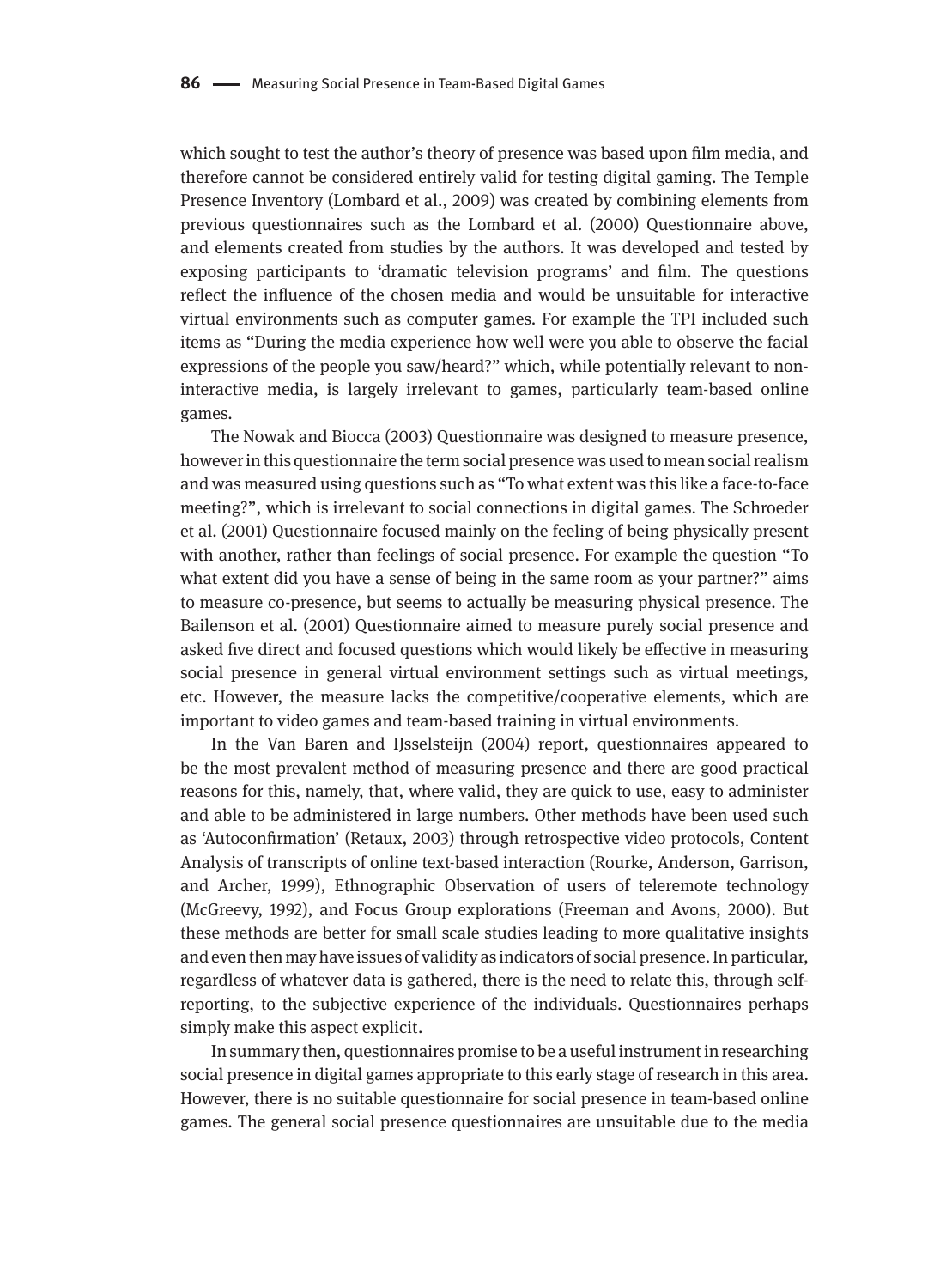used in their development and the subsequent lack of references to interactivity, while the only questionnaire designed to be used with games was unsuitable for cooperative game play. It is this gap that the current questionnaire is intended to address.

### **6.2 Overview of the Questionnaire Development**

There are many approaches and techniques that can be applied in the development of questionnaires. And although there is some debate about the correct methods to use in the context of human-computer interaction (see for instance Vol. 25(4) of *Interacting with Computers)*, there are nonetheless some established techniques that are widely accepted. We follow the process set out by Kline (2000) where the most reliable techniques are clearly laid out. Kline's (2000) methodology consists of creating an item pool and using item analysis of the responses to questionnaires to reduce the pool to an effective set of items that will constitute the instrument. Factor analysis is then used to validate the questionnaire.

An initial pool of items for our questionnaire was created around a group of concepts which arose from the literature and research conducted into social presence in cooperative and competitive environments (Hudson and Cairns, in press). The research consisted of 5 social presence studies: two online user surveys; a cooperative *Tetris* based experiment; analysis of found user data; and a user experience study using the games *Unreal Tournament* and *Puji*. From this work the concepts that emerged as elements of social presence in team-based games were:

- 1. Awareness of other consciousness.
- 2. Theory of Mind (Ratcliffe, 2007), that is, the player is able to theorise about what other players are thinking.
- 3. Team identity.
- 4. Motivation to play.
- 5. Social action and the awareness of the social significance of action within a shared environment.
- 6. Task and social 'joint commitments' (Clark, 2006).

From the list of concepts above an initial pool of 116 items was created and structured into groups with common themes to aid data analysis. These 116 items were then given to 12 experienced gamers who attempted to respond to all items after having played the team-based online game *Darkest Hour: Europe '44-'45*. Their feedback led to the removal of 36 items because the items were perceived as redundant or meaningless in the context of the playing experience. The remaining 80 items formed the preliminary version of what we termed the 'Competitive and Cooperative Presence in Gaming' questionnaire, CCPIG (pronounced sea-pig), the CCPIG v0.5 (*Table 6.1*).

Three further surveys were used to refine from 80 items in the CCPIGv0.5 to 39 in the final version (CCPIGv1.1). From the first two surveys centred on specific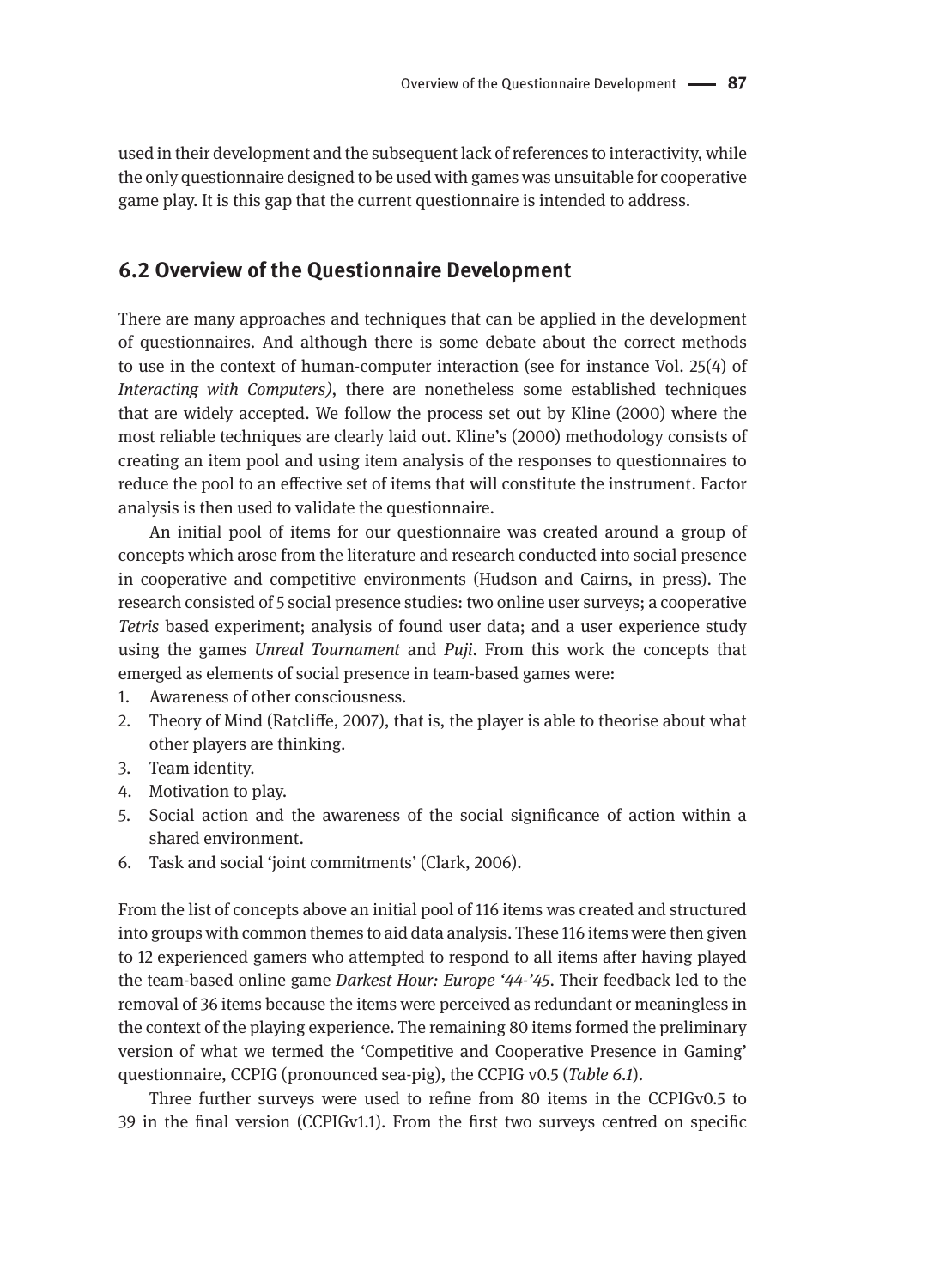games, item analysis was used to remove items found to be unsuitable, redundant or irrelevant, leaving a focused set of items and a more succinct measure. *Table 6.1*  shows that while much of the original core structure remains similar from the first to the final version of the CCPIG, the extraneous sections and modules have been removed or merged.

In the final CCPIGv1.1, Section 1 is designed to measure what we term 'competitive social presence', the social presence felt towards one's opponents in a digital game. Module 1.1 measures competitive involvement, the percieved interplay between the respondent and their opponents, and the extent to which a respondent felt they used their Theory of Mind. Module 1.2 measures competitive engagement, and the sensations of competitive play with another human. Section 2 is designed to measure what we term 'cooperative social presence', the social presence felt towards teammates in cooperative digital games. This section functions as a single component, and a number of concepts cut across the section, including Theory of Mind, and social 'joint commitments' (Clark, 2006). However while this section functions as one component we feel the modules in this section can highlight the various elements of cooperative social presence at work. Module 2.1 measures the extent to which a

| CCPIGv0.5 (80 Items)                                        | CCPIGv1.1 (39 Items)                         |
|-------------------------------------------------------------|----------------------------------------------|
| Section 1: General Social Engagement (9 Items)              |                                              |
| Section 2: Competitive social presence                      | Section 1: Competitive (14 Items)            |
| Module 2.1: Behavioural and Cognitive Involvement (9 Items) | Module 1.1: Awareness (6 Items)              |
| Module 2.2: Competitive Engagement (9 Items)                | Module 1.2: Engagement (8 Items)             |
| Module 2.3: Competitive Sensation (4 Items)                 |                                              |
| Module 2.4: Competitive Motivation (3 Items)                |                                              |
| Section 3: Cooperative social presence                      | Section 2: Cooperative (25 Items)            |
| Module 3.1: Team Identification (5 Items)                   | Module 2.1: Team Identification<br>(5 Items) |
| Module 3.2: Team Security (5 Items)                         |                                              |
| Module 3.3: Cooperative Motivation (11 Items)               |                                              |
| Module 3.4: Social Action (6 Items)                         | Module 2.2: Social Action (8 Items)          |
| Module 3.5: Social Commitments (7 Items)                    | Module 2.3: Motivation (6 Items)             |
| Module 3.6: Team-mate Value (3 Items)                       | Module 2.4: Team Value (6 Items)             |
| Section 4: Team-based Confirmation (5 Items)                |                                              |
| Section 5: Task (3 Items)                                   |                                              |

**Table 6.1:** The structural changes from CCPIGv0.5 to CCPIGv1.1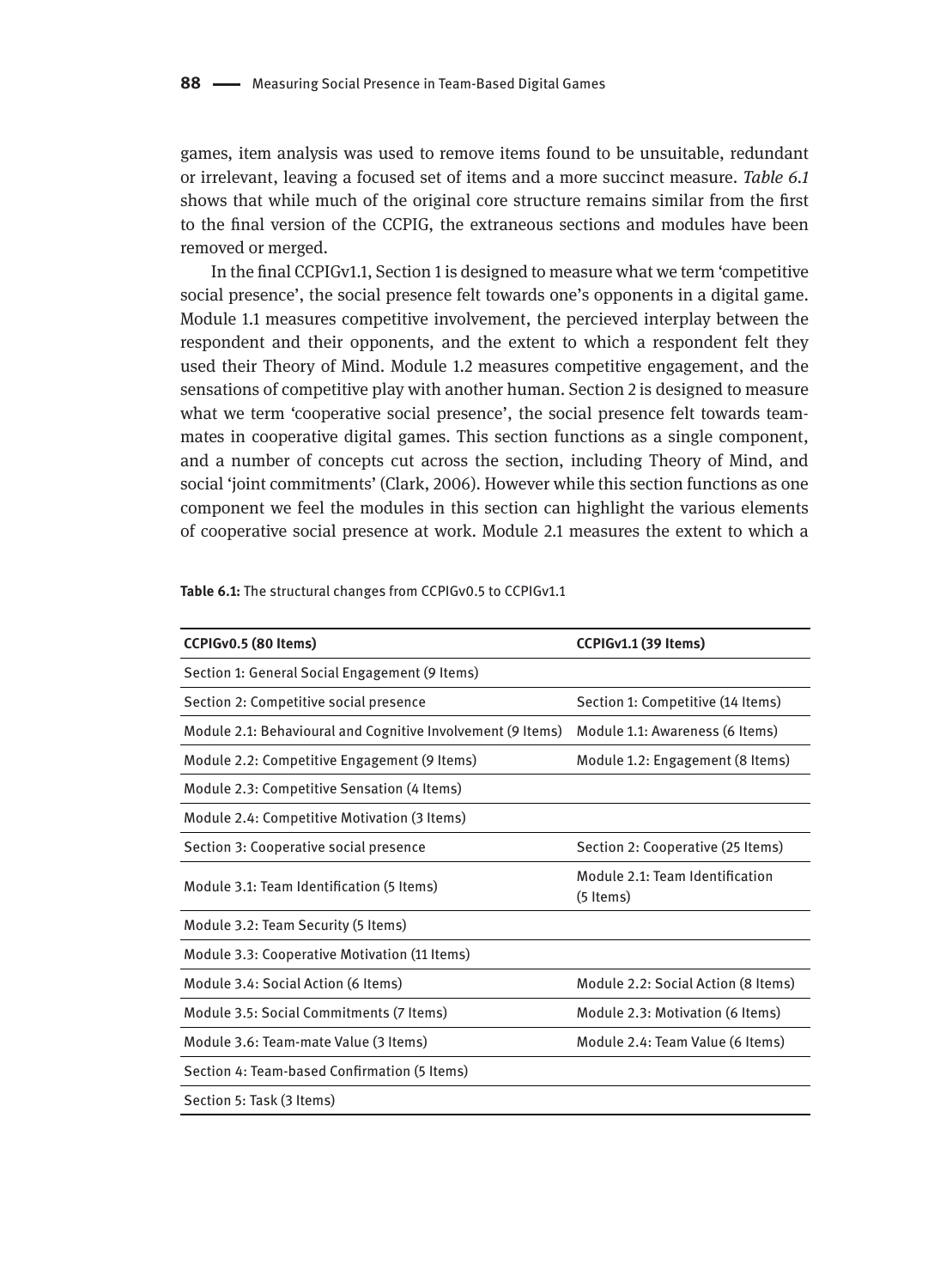respondent feels as though they were part of a cooperative team. Module 2.2 aims to measure the level of interplay respondents felt between themselves and their team. Module 2.3 measures the extent to which being part of a team motivated a respondent to play, and Module 2.4 measures how much value the respondent placed on their team-mates, and how cohesive their team felt. A full list of the items and a guide to scoring the CCPIGv1.1 can be found in the Appendix.

The next three sections give details of the survey studies that were used to progress from the CCPIGv0.5 to the CCPIGv1.1. First, though, it is worth making some general points about how items were assessed statistically and the method for collecting data in all the validation studies.

#### **6.2.1 Statistical Criteria**

Cronbach *α* and the measures of sampling adequacy (MSA) and Kaiser-Meyer-Olkin (KMO) scores were the primary statistics used to check the statistical reliability of the questionnaire and its subscales. These indicate the degree to which the items as a whole provide a consistent statistical structure and also how individual items relate to all the other items. Following the guideline thresholds common in the literature (Kline, 2000; Everitt, 1993; Nakazawa, 2007) KMO and Cronbach α scores of over 0.6 were desirable indicators of statistically reliable items. The correlations between items in modules were also used to identify items which did not fit with their module and if so, if they correlated with any other modules. Examples of very high levels of correlation were also used to identify items which were perhaps too similar and therefore redundant, especially if the two items were similarly worded.

#### **6.2.2 Data**

The data for the item analysis and PCA was gathered using online user surveys, for which respondents were recruited using calls for participants on game community forums. Game communities were chosen based on a number of factors. First the games around which the communities were based were all team-based online games, which while differing in genre, setting, play style and graphical style, shared the core element of two collaborating teams competing with each other. Another important factor in the specific game communities chosen for these online surveys was the presence of an active forum on which community members could be recruited as participants. When creating the online questionnaire the items were mixed together rather than being structured in their original groups. This was to reduce the risk of participants flatlining their responses (Cairns and Cox, 2008), or producing the "right" answers (social desirability bias (Nederhof, 1985))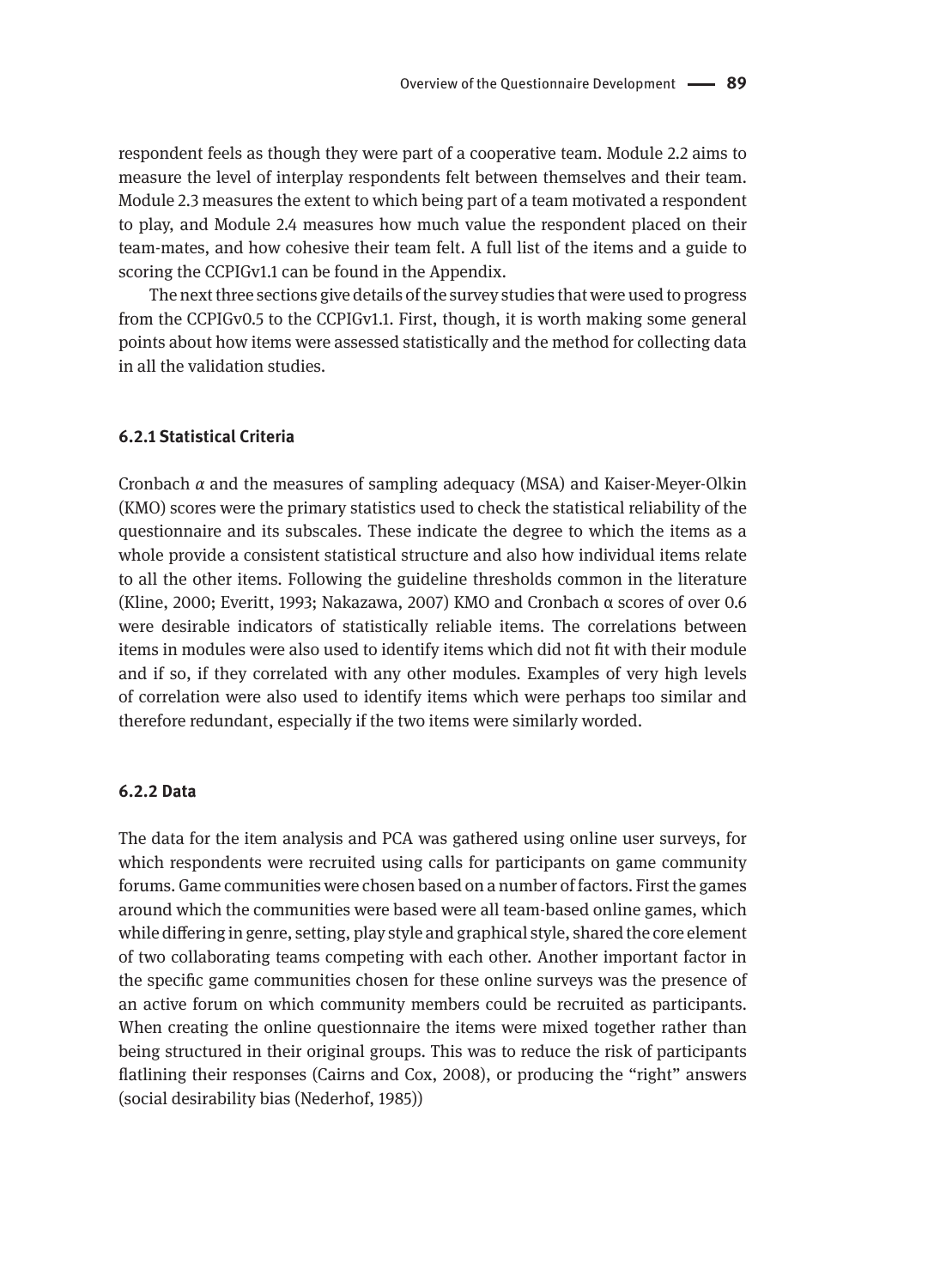### **6.3 Trial 1: Chivalry**

The initial 80-item of CCPIG (v0.5) was trialled with players of the game *Chivalry: Medieval Warfare* (for concision referred to henceforth as *Chivalry*), a team-based online first person melée game, much like an online FPS, but with a focus on medieval-esque combat. It was deliberately chosen to contrast with the games used in the previous item analysis by the experienced gamers. Forty-eight respondents were recruited from the community forums to play the game and fill out an online version of the questionnaire.

The primary aim of Trial 1 was to refine and reduce the questionnaire items to form a shorter but still reliable instrument. The item data produced by the respondents, together with their open feedback, was used to analyse and trim the questionnaire. To begin with the largest single cuts were the removal of two whole modules, removing 9 items in total, the 'General Social Engagement' module and the 'Cooperative Confirmation'modules. These modules were deemed unsatisfactory from a statistical point of view, as well as conceptually unnecessary as they did not directly address

| CCPIGv0.5 (80 Items)                                             | CCPIGv0.6 (47 Items)                                           |
|------------------------------------------------------------------|----------------------------------------------------------------|
| Section 1: General Social Engagement (9 Items)                   |                                                                |
| Section 2: Competitive social presence                           | Section 1: Competitive (15 Items)                              |
| Module 2.1: Behavioural and Cognitive Involvement<br>$(9$ Items) | Module 1.1: Competitive Behavioural<br>Involvement (3 Items)   |
| Module 2.2: Competitive Engagement (9 Items)                     | Module 1.2: Engagement (5 Items)                               |
| Module 2.3: Competitive Sensation (4 Items)                      | Module 1.3: Theory of Mind(3 Items)                            |
| Module 2.4: Competitive Motivation (3 Items)                     | Module 1.4: Competitive Sensation (4 Items)                    |
| Section 3: Cooperative social presence                           | Section 2: Cooperative (27 Items)                              |
| Module 3.1: Team Identification (5 Items)                        | Module 2.1: Team Awareness (5 Items)                           |
| Module 3.2: Team Security (5 Items)                              | Module 2.2: Team Security (4 Items)                            |
| Module 3.3: Cooperative Motivation (11 Items)                    | Module 2.3: Cooperative Motivation (6 Items)                   |
| Module 3.4: Social Action (6 Items)                              | Module 2.4: Social Action & Communication<br>(5 Items)         |
| Module 3.5: Social Commitments (7 Items)                         | Module 2.5: Social Commitments & Team-<br>mate Value (7 Items) |
| Module 3.6: Team-mate Value (3 Items)                            |                                                                |
| Section 4: Team-based Confirmation (5 Items)                     |                                                                |
| Section 5: Task (3 Items)                                        |                                                                |

**Table 6.2:** The structural changes from CCPIGv0.5 to the post-Trial 1 CCPIGv0.6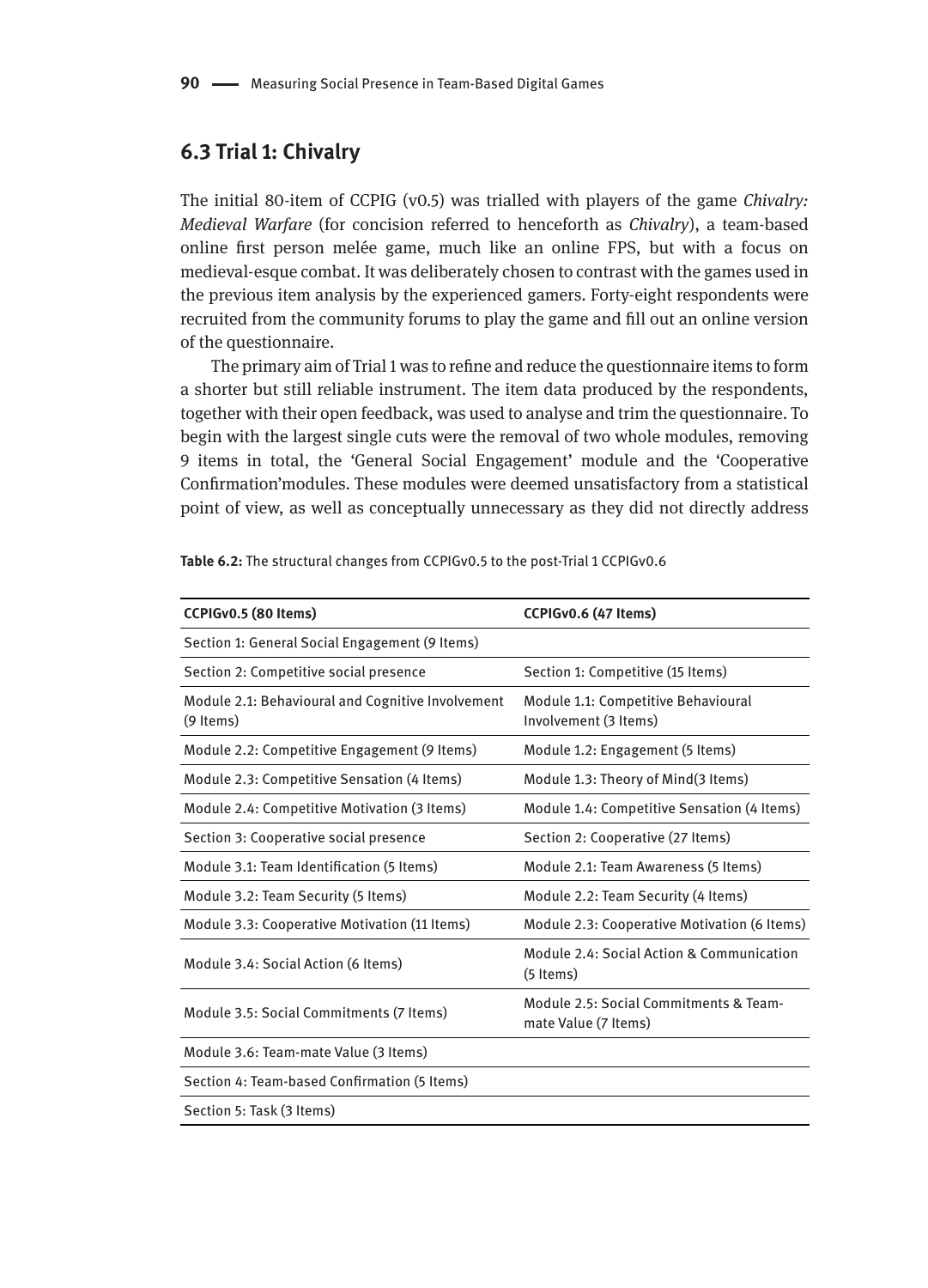the specific experiences of competitive or cooperative social presence. These sections were therefore prey to being subjective opinions rather than subjective measures of the gaming experience.

A further 29 items were either removed or merged with other similar items. Most modules had one or two items which could be removed, either based on the statistical results, user feedback, or by identifying redundancy. This process of statistical testing and conceptual scrutinization both reduced the items of the questionnaire and led to its restructuring. Though much shorter, the questionnaire had greater focus through addressing only issues relating to competitive and cooperative engagement with others.

### **6.4 Trial 2: Natural Selection 2**

The second trial used CCPIGv0.6 to continue the item analysis and achieve the 100 participant minimum that Kline recommends for item analysis. While Trial 1 had worked to heavily reduce the questionnaire, this survey was intended to ensure that the questionnaire retained statistical coherence in a different context. Using the same online questionnaire method as Trial 1, data was gathered from 56 respondents from the *Natural Selection 2* (NS2) online gaming community. This game was chosen in particular because it provides a more complex mix of roles and tasks throughout the two teams than *Chivalry*. NS2 is an asymmetrical team-based online FPS game, in which two teams vie for control of a map. This game has the rather uncommon feature that the two competing teams are functionally completely different, one being a team of humans with guns, while the other is made up of melee-based aliens. Both teams are controlled by a commander who plays the game more like a traditional real-time strategy (RTS), buying upgrades for his forces, instructing them, and so on. NS2 was therefore highly suited to providing a different context in which to trial the CCPIG.

Throughout Trial 2, while the competitive section achieved reasonable KMO and Cronbach's *α* scores, it was clear that the individual modules were not reflecting this collective success (see *Table 6.2*). It was concluded that modules 1.1 & 1.4 (Sensation, Ego & Behavioural Involvement) were far too short to stand alone as individual modules after the cuts of Trial 1. As modules 1.1 & 1.2 were conceptually similar, both referring to actions and reactions, these were merged, and this new merged module showed high levels of internal consistency and sampling adequacy (see *Table 6.3*).

When taken as a whole the cooperative section had good sampling adequacy and a strong Cronbach's *α* (*Table 6.3*). Only module 2.4 was modified at this stage, removing one item, due to the statistical measures not achieving the commonly accepted thresholds. In Trial 2 the cooperative section also suffered from similar issues as the competitive, with some of the reduced modules not performing well. Modules 2.2 and 2.5 were somewhat less successful than the other cooperative modules, and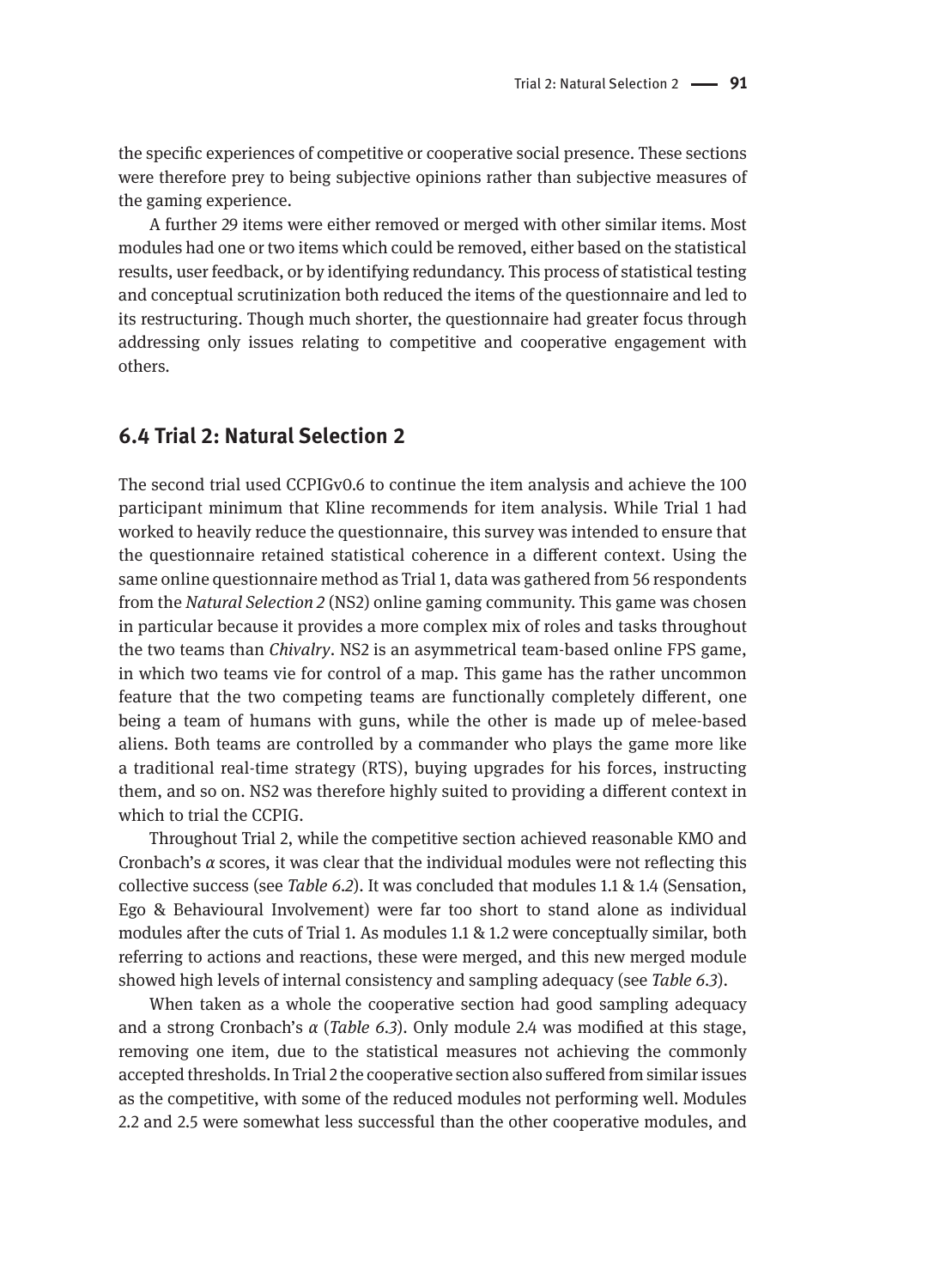| CCPIGv0.6      |        |              |       |            | <b>CCPIGv1</b> |              |       |            |
|----------------|--------|--------------|-------|------------|----------------|--------------|-------|------------|
| <b>Section</b> | Module | <b>Items</b> | Alpha | <b>KMO</b> | Module         | <b>Items</b> | Alpha | <b>KMO</b> |
| Competitive    |        | 15           | 0.88  | 0.76       |                | 14           | 0.88  | 0.76       |
|                | 1.1.   | 3            | 0.69  | 0.54       | $1.1 + 1.2$    | 8            | 0.83  | 0.83       |
|                | 1.2.   | 5            | 0.69  | 0.73       |                |              |       |            |
|                | 1.3.   | 3            | 0.65  | 0.61       | $1.3 + 1.4$    | 6            | 0.81  | 0.77       |
|                | 1.4.   | 4            | 0.68  | 0.56       |                |              |       |            |
| Cooperative    |        | 27           | 0.95  | 0.81       |                | 26           | 0.95  | 0.80       |
|                | 2.1.   | 5            | 0.74  | 0.77       |                | 5            |       |            |
|                | 2.2.   | 4            | 0.60  | 0.61       | $2.2 + 2.5$    | 9            | 0.83  | 0.75       |
|                | 2.3.   | 6            | 0.81  | 0.75       |                | 6            |       |            |
|                | 2.4.   | 7            | 0.86  | 0.81       | 2.4            | 6            | 0.87  | 0.86       |
|                | 2.5.   | 5            | 0.78  | 0.66       |                |              |       |            |

**Table 6.3:** The structural and statistical changes from CCPIGv0.6 to CCPIGv1

because the modules were conceptually similar (both dealing primarily with team interaction) it was decided to attempt to reorganise the items by merging the modules. This larger module produced a far higher Cronbach *α*, produced more consistently high MSA scores, and a higher KMO.

This survey did not substantially reduce the number of items in the questionnaire but did lead to a restructuring to bring greater conceptual and statistical coherence. The fact that many items were retained though having been used in response to data gathered from an entirely different sort of team game is encouraging, suggesting that the items were tapping into robust concepts that were relevant to a variety of teambased games.

### **6.5 Principal Component Analysis**

Principal Component Analysis (PCA) is a common method to validate questionnaires. It is used to find the overall relationships between the items of the questionnaire and in particular which items meaningfully group into subscales or components. It is a purely statistical approach that does not assume a prior component structure but rather that the components emerge as a consequence of iteratively conducting the analysis and interpreting the components generated. Following typical practices (Kline, 2000), we used PCA with the oblique rotation method, direct oblimin. Thus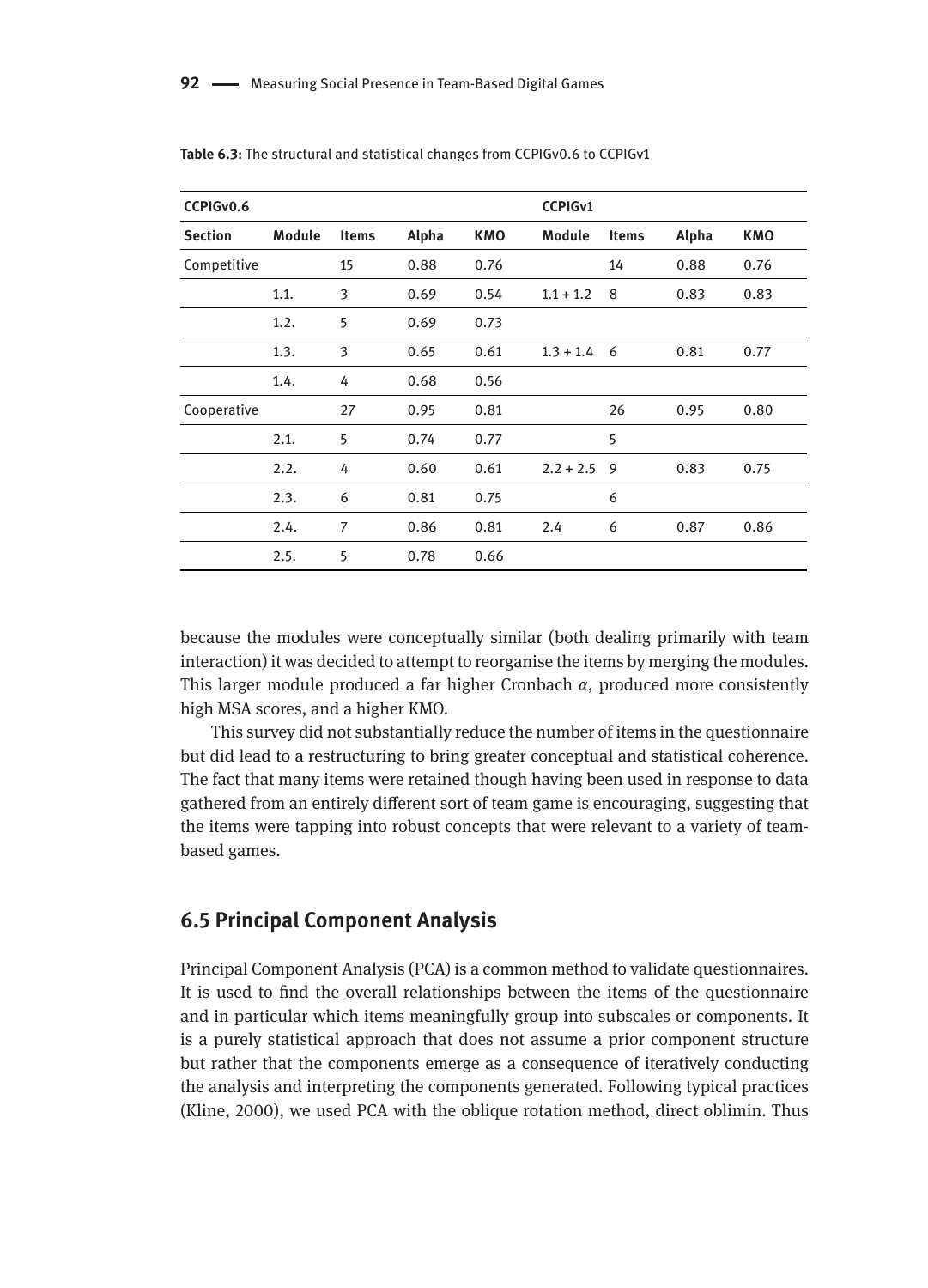the final components are able to correlate and this can be an indication of the overall coherence of the questionnaire.

#### **6.5.1 Data Gathering**

Two hundred and thirty eight participants were recruited through posts on several online game community forums to provide a large sample collected over a wide range of games. The games chosen were:

- *Team Fortress 2* (TF2) (57 respondents), a typical FPS game with teams of between 2 and 12 players.
- *Darkest Hour: Europe '44-'45* (102 respondents), a "combined arms" FPS with teams of up to 35 players.
- *Mount & Blade* (50 respondents), a 3rd person medieval/renaissance era game in which players take part in pitched battles, skirmishes and sieges on servers which can hold over 100 players.
- *King Arthur's Gold* (KAG) (18 respondents), a 2D fantasy/medieval setting teambased deathmatch game which features dynamic environments for up to 32 players.
- *Planetside 2* (6 respondents), an MMOFPS (massively multiplayer online first person shooter) in which the players share a server with thousands of others.
- *Dota 2* (5 respondents), a multiplayer online battle arena (MOBA) with teams of up to 5 players.

#### **6.5.2 Analysis**

The overall dataset was first checked for overall suitability for PCA. The KMO test of sampling adequacy for the whole dataset was 0.92 and the Bartlett test of sphericity was highly significant, *χ*2 = 4451*.*5, *p <* 0*.*001, both indicating that the overall dataset was suitable for further analysis. The MSA for individual items was also examined and these showed that each item was also suitable for inclusion in the analysis.

In the first analysis, the scree plot of the eigenvalues (that is before rotation) was used to see the overall factor structure of the questionnaire. From *Figure 6.1*, it is clear that there is an "elbow" in the eigenvalues at 3 to 4 factors. We might have expected two clear factors, one for collaboration and one for competition in social presence but if those components also have strong factor structure then this seems a reasonable number of overall factors. The presence of a single factor with a very high eigenvalue is typical of a questionnaire with reasonable coherence and with most of the questions positively worded (Kline, 2000), which is the case in the CCPIG. The first two factors accounted for 40% of the variance and the first three for 45%. The rotated two-factor structure was analysed from the structure matrix (Everitt,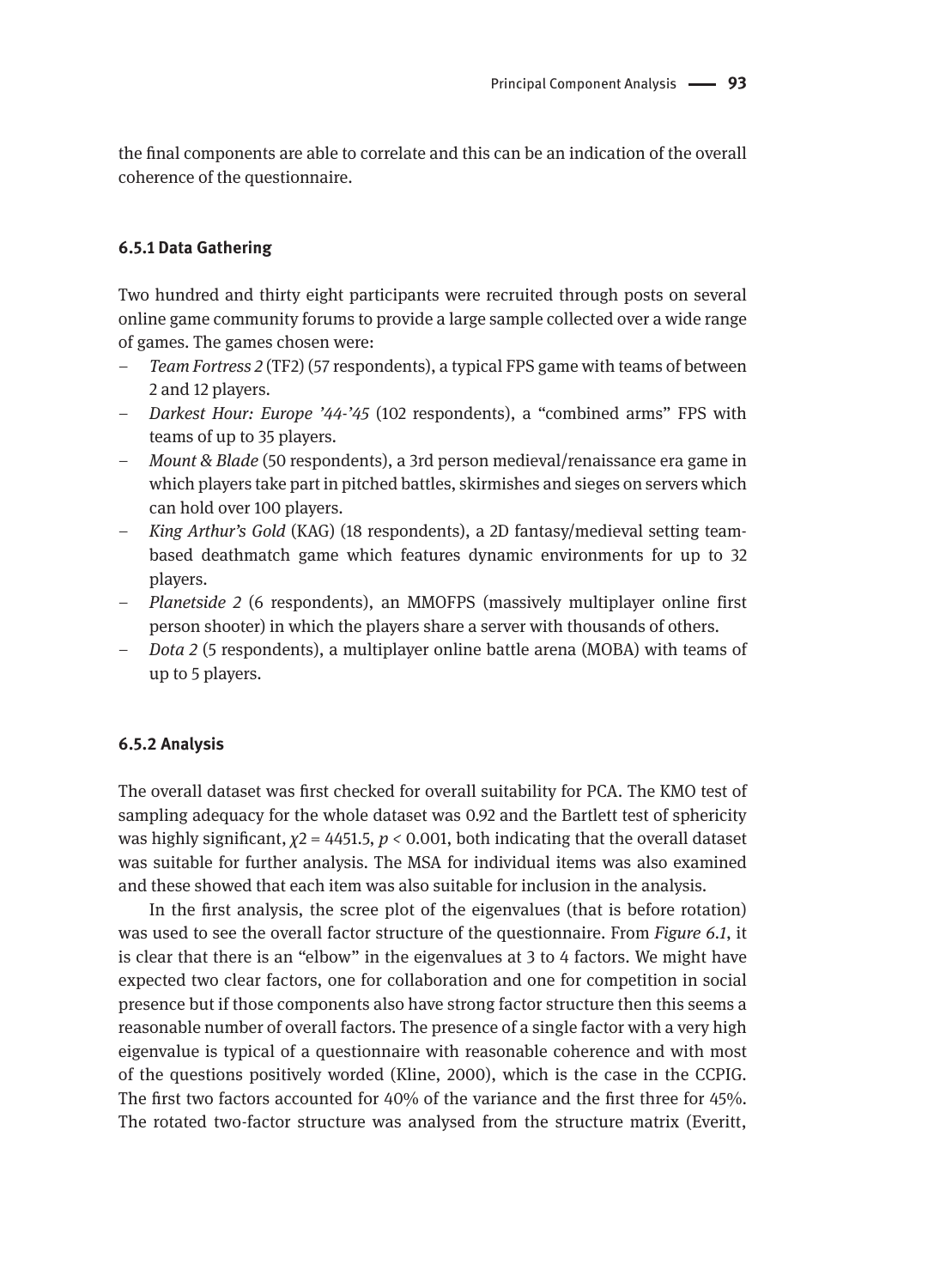**94** Measuring Social Presence in Team-Based Digital Games



**Figure 6.1:** The scree plot for the whole questionnaire

1993), and showed two distinct factors consisting primarily of the competition and cooperation modules.

As the competitive and collaborative modules did emerge as stand-alone components of the CCPIG in the overall PCA, they were then analysed separately to see their internal structure. A scree plot for the competitive section showed a breaking point of 2 components, and the structure matrix shows a clear split in components between the two pre-defined modules (*Table 6.4*). However two items in the competitive section did not load as expected, 'My opponents played a significant role in my experience of the game' and 'It seemed as though my opponent was acting with awareness of my actions'. These two items were originally in module 1.1, designed to measure how the interplay between the player and their opponents affected their thoughts and actions, while they load onto module 1.2, designed to measure the competitive feelings of the player. Conceptually these questions are potentially applicable to either module, 'It seemed as though my opponent was acting with awareness of my actions' was created to draw on Theory of Mind. However, the concept of an opponent being aware of one's actions may, in the mind of the participant, be more closely related to the level of challenge an opponent presents. The concept of 'experience' in the item 'My opponents played a significant role in my experience of the game ', may also be conceptually closer to module 1.2. While module 1.1 is phrased in a more reflective way, module 1.2 refers to the sensations of competitive play. The results of the PCA lead to a revaluation of where these items fit conceptually, and it was decided that they would be moved from module 1.1 to module 1.2.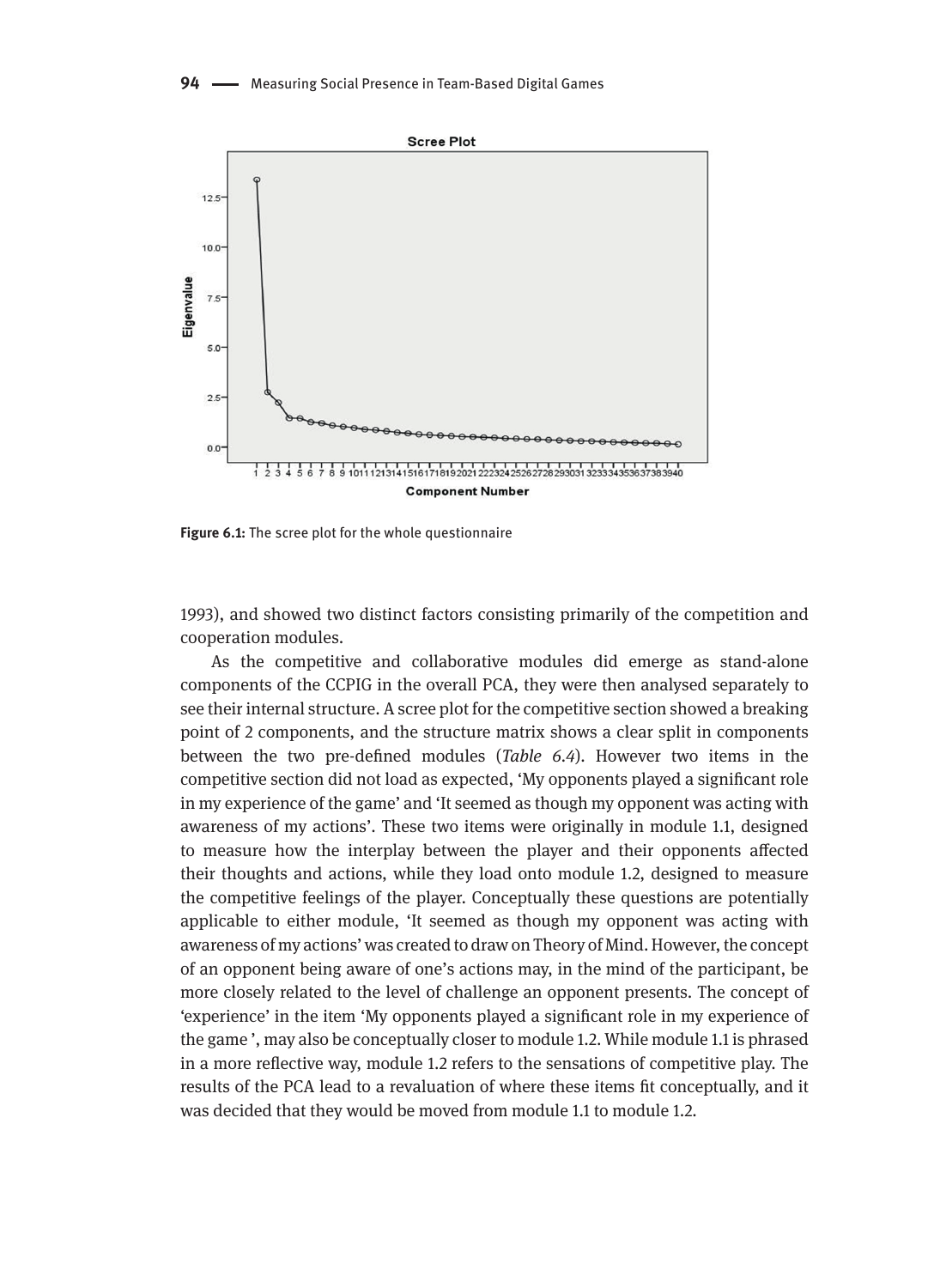| Module | <b>Item</b>                                                                | Comp. 1 | Comp.2 |
|--------|----------------------------------------------------------------------------|---------|--------|
| 1.1    | I acted with my opponent in mind                                           | 0.294   | 0.699  |
| 1.1    | I reacted to my opponents actions                                          | 0.261   | 0.626  |
| 1.1    | My opponents played a significant role in my experience of the<br>game     | 0.400   | 0.298  |
| 1.1    | It seemed as though my opponent was acting with awareness of<br>my actions | 0.634   | 0.392  |
| 1.1    | I knew what my opponent was trying to achieve                              | 0.078   | 0.697  |
| 1.1    | I was aware that my opponent might work out my goals                       | 0.442   | 0.573  |
| 1.1    | The actions of my opponents affected the way I played                      | 0.418   | 0.474  |
| 1.1    | I felt I affected my opponents actions                                     | 0.138   | 0.577  |
| 1.2    | My opponent was challenging                                                | 0.756   | 0.112  |
| 1.2    | The game was a battle of skill                                             | 0.639   | 0.123  |
| 1.2    | The game was a battle of wits                                              | 0.534   | 0.335  |
| 1.2    | I felt tense while playing my opponent                                     | 0.685   | 0.223  |
| 1.2    | My opponent created a sense of urgency                                     | 0.700   | 0.121  |
| 1.2    | The presence of my opponent motivated me                                   | 0.555   | 0.442  |

**Table 6.4:** PCA results with component loading over 0.4 highlighted

The PCA analysis of the cooperative section was less definitive than the competitive. The scree plot for the section suggested between three and five components which suited the presumed four modules quite well. However in general the structure matrix showed a great amount of cross-loading and no convincing 4 component split. In short the cooperative section seemed to consist of 1 single component. While this may not be as predicted, the single component has a lot of coherence, with the majority of the items loading strongly, the cooperative section as a whole having a KMO score of 0.94, and a Cronbach's *α* of 0.94. However this does not mean that the modules will be abandoned in favour of a single huge section. While the PCA has shown the modules cannot be statistically separated from the overall concept of cooperative social presence, they can show the breakdown of difference aspects of the concept. The subscales in the cooperative section also scored high KMO and Cronbach *α* which suggests they do work well as subscales to the main section. This single, unidimensional component with interpretive sub-scales is similar to that seen in the IEQ (Jennett et al., 2008) and GEngQ (Brockmyer et al., 2009) questionnaires.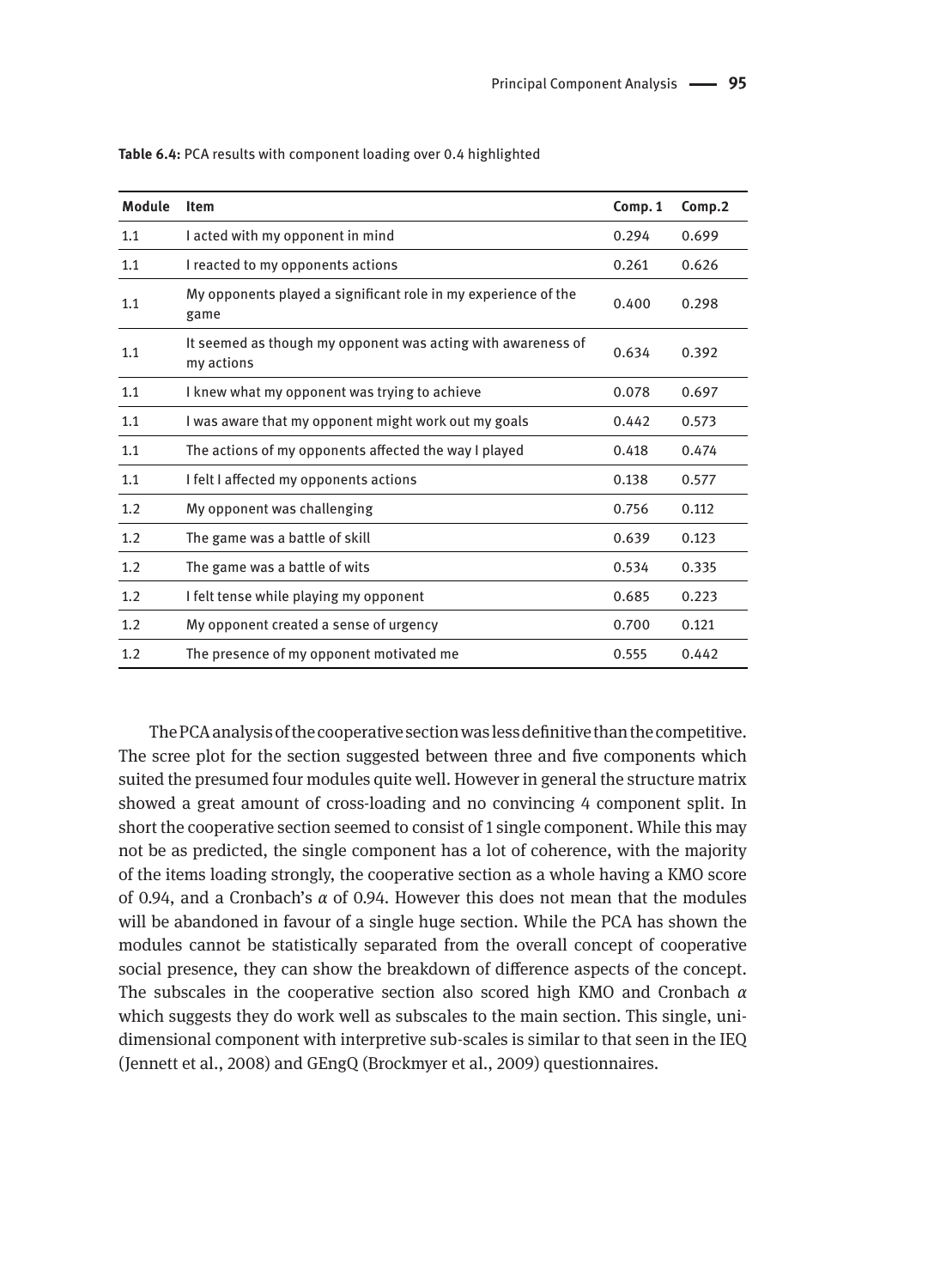### **6.6 Conclusion to Chapter 6**

The development of the CCPIG was born of the aim to explore social presence in the complex social environments that are team-based online games. Unlike previous social presence measures the CCPIG was developed for socially complex virtual environments, and was not designed to be a general measure for social presence across multiple media, but a focused measure for social presence in games. Unlike previous game based measures such as the SPGQ, the CCPIG addresses both competitive and cooperative gameplay, and probes concepts specifically related to team-based games. The development processes show a high degree of coherence between the items of the questionnaire and the separation of competitive and collaborative experiences was evident from the factor analysis.

The CCPIG has been developed to the expected standards of good questionnaires and there are therefore good grounds that this questionnaire will be able to deliver the intended insights into social presence in digital games. Of course there remains much validation work to be done, some of which is already underway. The CCPIGv1.1 and more details about its development and the results of future validation studies will be found online (https://sites.google.com/site/ccpigq/).

#### **References**

- Alexander, A.L., Brunyé, T., Sidman, J., & Weil, S.A. (2005) From gaming to training: A review of studies on fidelity, immersion, presence, and buy-in and their effects on transfer in pc-based simulations and games. In *The interservice/industry training, simulation, and education conference (I/ITSEC), NTSA, Orlando, Florida*.
- Bailenson, J.N., Blascovich, J., Beall, A.C. & Loomis, J.M. (2001) Equilibrium theory revisited: Mutual gaze and personal space in virtual environments. *Presence: Teleoperators & Virtual Environments, 10(6),* 583-598.
- Biocca, F. & Harms, C. (2002) Defining and measuring social presence: Contribution to the networked minds theory and measure. *Proceedings of PRESENCE*, *2002*, 1-36.
- Biocca, F., Harms, C., & Burgoon, J.K. (2003) Towards a more robust theory of social presence: Review and suggested criteria. *Presence, 12(5),* 456-480.
- Brockmyer, J.H., Fox, C.M., Curtiss, K.A., McBroom, E., Burkhart, K.M., & Pidruzny, J.N. (2009) The development of the game engagement questionnaire: A measure of engagement in video gameplaying. *Journal of Experimental Social Psychology, 45(4),* 624-634.
- Cairns, P., & Cox, A.L. (2008) *Research methods for human-computer interaction.* Cambridge University Press, Cambridge.
- Cairns, P., Cox, A.L., Daya, M., Martin, H., & Perryman, T. (2013) Who but not where: the effect of social play on immersion in digital games. *International Journal of Human Computer Studies, 71(11),* 1069-1077.
- Clark, H. (2006) Social actions, social commitments. In. Enfield, N.J., & Levinson, S.C. (Eds) *Roots of human sociality: Culture, cognition and interaction*, (pp. 126-150) Berg, Oxford.
- de Kort, Y., IJsselsteijn, W.A., & Poels, K. (2007) Digital games as social presence technology: Development of the social presence in gaming questionnaire (SPGQ). *Proceedings of PRESENCE 2007: The 10th International Workshop on Presence, 195-203.*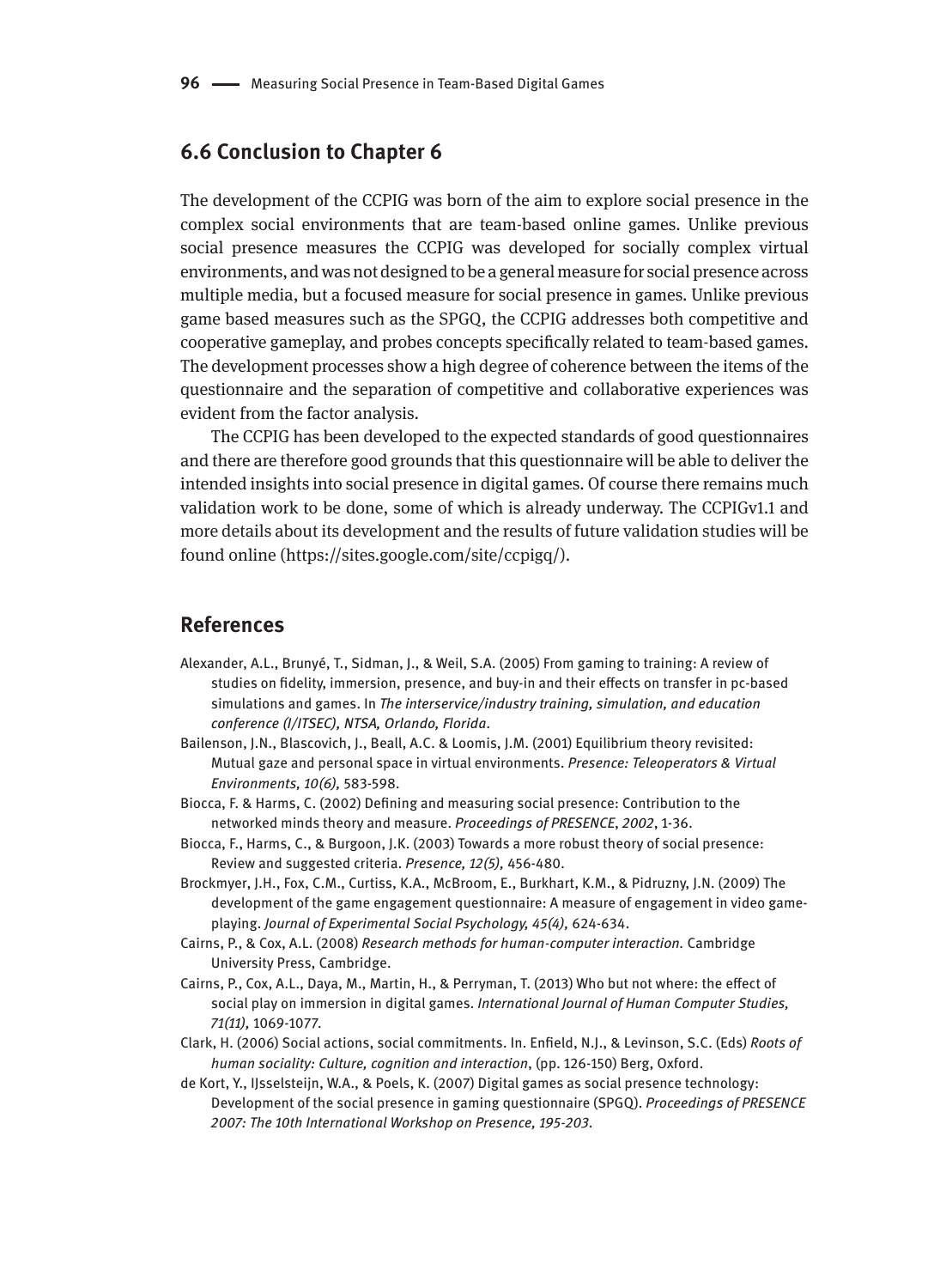- EA (2011) Battlefield 3 launched with record-breaking force. EA.com, http://www.ea.com/news/ battlefield-3-launches-with-record-breaking-force. Retrieved Dec.1, 2013.
- Everitt, BS. (1993) *Making sense of statistics in psychology: A second-level course*. Oxford University Press, Oxford.
- Fiedler, FE. (1962) Leader attitudes, group climate, and group creativity. *Journal of Abnormal and Social Psychology, 65(5),* 308-318.
- Fiedler, F.E. (1967) *A theory of leadership effectiveness*. McGraw-Hill, New York, USA.
- Freeman, J., & Avons, S.E. (2000) Focus group exploration of presence through advanced broadcast services. *Proceedings of the SPIE, Human Vision and Electronic Imaging V,* 3959-3976.
- Frostling-Henningsson, M. (2009) First-person shooter games as a way of connecting to people: "brothers in blood". *CyberPsychology & Behavior, 12(5),* 557-562.
- Gunawardena, C.N. (1995) Social presence theory and implications for interaction and collaborative learning in computer conferences. *International Journal of Educational Telecommunications, 1(2/3),* 147-166.
- Gunawardena, C.N., & Zittle, F. (1997) Social presence as a predictor of satisfaction within a computer mediated conferencing environment. *American Journal of Distance Education, 11(3),*  8-26.
- Hudson, M., and Cairns, P. (In press) Interrogating social presence in games with experiential vignettes. *Entertainment Computing*.
- Hussain, T., Weil, S., Brunyé, T., Sidman, J., Ferguson, W., & Alexander, A. (2008). Eliciting and evaluating teamwork within a multi-player game-based training environment. *Computer games and team and individual learning,* 77-104.
- Jansz, J., & Tanis, M. (2007) Appeal of playing online first person shooter games. *CyberPsychology & Behavior, 10(1),* 133-136.
- Jennett, C., Cox, A., Cairns, P., Dhoparee, S., Epps, A., Tijs, T., & Walton, A. (2008) Measuring and defining the experience of immersion in games. *International Journal of Human Computer Studies, 66(9)*, 641-661.
- Kline, P. (2000) *A Psychometrics Primer.* Free Association Books, New York.
- Kreijns, K., Kirschner, P.A., Jochems, W. & Van Buuren, H. (2011) Measuring perceived social presence in disributed learning groups. *Education and Information Technologies, 16(4),* 365-381.
- Lazar, J., Feng, J.H., & Hochheiser, H. (2010) *Research methods in human-computer interaction*. John Wiley & Sons Ltd., Chichester.
- Lombard, M., Ditton, T.B., Crane, D., Davis, B., Gil-Egui, G., Horvath, K., Rossman, J., & Park, S. (2000) Measuring presence: A literature-based approach to the development of a standardized paper-and-pencil instrument. *Third International Workshop on Presence, Delft, The Netherlands.*
- Lombard, M., Ditton, T.B., & Weinstein, L. (2009) Measuring presence: The temple presence inventory. In *Proceedings of the 12th Annual International Workshop on Presence.*
- Lyons, S. (2012) League of Legends has 32 million monthly active players. Destructoid.com, http:// www.destructoid.com/league-of-legends-has-32-million-monthly-active-players-236618.phtml. Retrieved Dec. 1, 2013.
- McGreevy, M.W. (1992) The presence of field geologists in mars-like terrain. *Presence: Teleoperators and Virtual Environments, 1(4),* 375-403.
- Nakazawa, M. (2007) R practice: Factor analysis. minato.sip21c.org, http://minato.sip21c.org/ swtips/factor-in-R.pdf. Retrieved Sept. 1, 2013.
- Nederhof, A.J. (1985) Methods of coping with social desirability bias: A review. *European Journal of Social Psychology, 15(3),* 263-280.
- Nowak, K.L., & Biocca, F. (2003) The effect of the agency and anthropomorphism on users' sense of telepresence, copresence, and social presence in virtual environments. *Presence: Teleoperators & Virtual Environments, 12(5),* 481-494.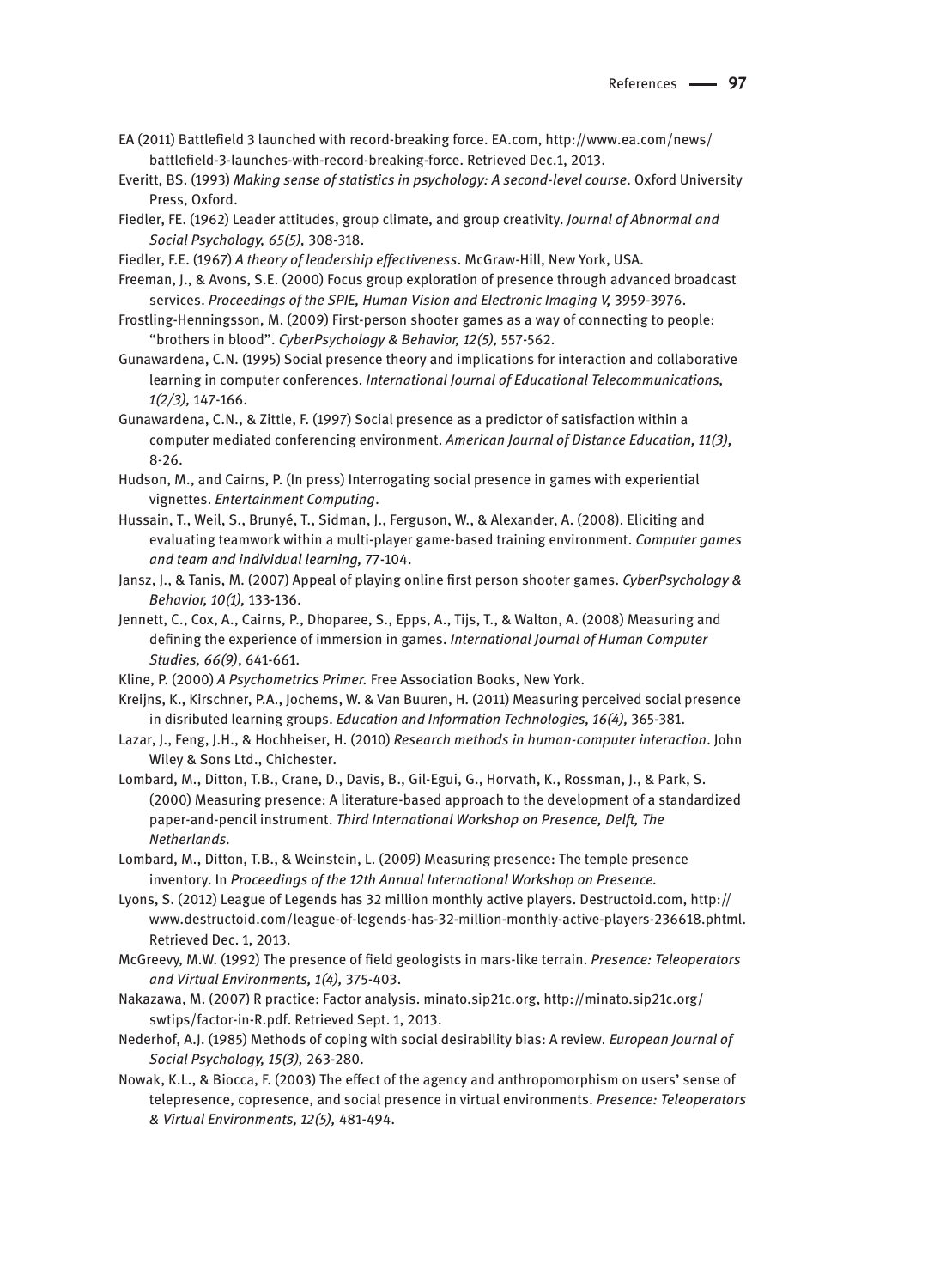- Poels, K., de Kort, Y. & Ijsselsteijn, W. (2007) It is always a lot of fun!: exploring dimensions of digital game experience using focus group methodology. *Proceedings of the 2007 conference on Future Play,* 83-89. ACM.
- Price, J.L., & Muller, C.W. (1986) *Handbook of organizational measurement*. Pitman Publishing, Marshfield, MA, USA.
- Ratcliffe, M. (2007) *Rethinking Commonsense Psychology*. Palgrave Macmillan, Hampshire/New York.
- Retaux, X. (2003) Presence in the environment: theories, methodologies and applications to video games. *PsychNology Journal, 1(3),* 283-309.
- Rourke, L., Anderson, T., Garrison D.R., & Archer, W. (1999) Assessing social presence in asynchronous, text-based computer conferencing. *Journal of Distance Education, 14(3*), 51-70.
- Schouten, D.G.M. (2011) Shared Experience: The influence of the in-game social connection on the player experience in digital gaming. tue.nl, http://alexandria.tue.nl/extra2/afstversl/tm/ Schouten%202011.pdf. Retrieved Feb. 25, 2014.
- Schroeder, R., Steed, A., Axelsson, A., Heldal, I., Abelin, A., Widestrom, J., Nilsson, A., & Slater, M. (2011) Collaborating in networked immersive spaces: as good as being there together? *Computers & Graphics 25(5),* 781-788.
- Toups, Z. O., Kerne, A., Hamilton, W. A., & Shahzad, N. (2011) Zero-fidelity simulation of fire emergency response: improving team coordination learning. In *Proceedings of the SIGCHI Conference on Human Factors in Computing Systems,* 1959-1968. ACM.
- Van Baren, J. & Ijsselsteijn, W. (2004) Measuring presence: A guide to current measurement approaches. *Deliverable of the OmniPres project IST-2001-39237.*
- Yee, N. (2007) Motivations of play in online games. *Journal of CyberPsychology and Behavior, 9*, 772-775.
- Yee, N. (2009) *Motivations of Play. The Daedalus Project.* http://www.nickyee.com/daedalus/ gateway\_motivations.html. Retrieved Feb. 25, 2014.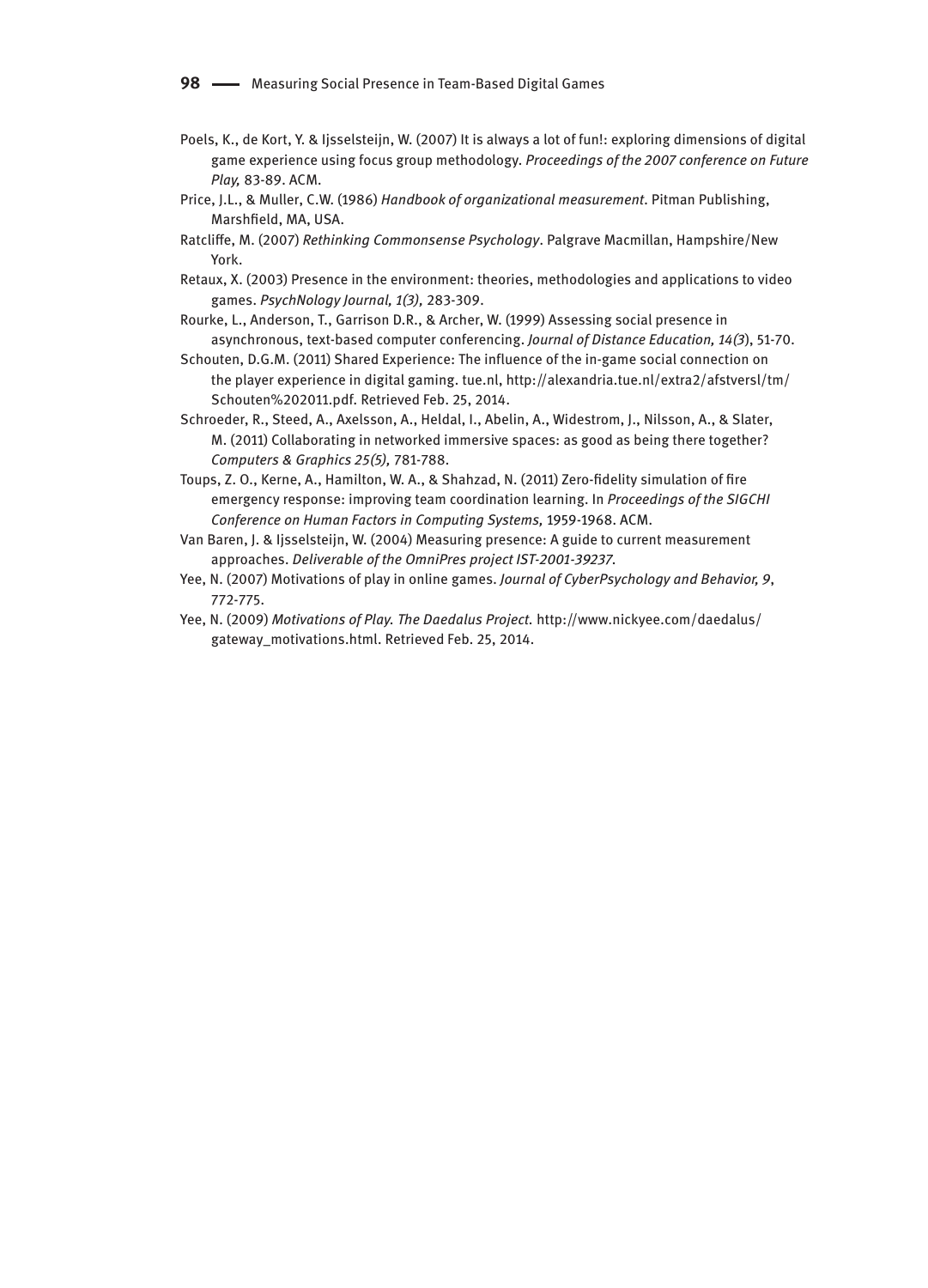## **Appendix**

### **CCPIGv1.1P**

The items which form the Competitive and Cooperative Presence in Gaming Questionnaire (CCPIG) are listed below. The CCPIG is designed to measure the social presence felt by gamers in competitive and cooperative virtual environments. The version shown here is the 'plural' version of the CCPIG, and is worded to be used in a scenario in which a participant has more than one opponent and team-mate. A version worded for dyads can be found online: sites.google.com/site/ccpigq.

In the items are to be used with 5 point Likert scale and items within sections should be mixed up, not appearing in their original order, nor grouped into their modules. This is essential to aiding validity of the data as it reduces the risk of participants flatlining their responses or producing the "right" answers (social desirability bias).

The CCPIG is split into two sections, Section 1 measures competitive social presence, that is the level of social presence felt by a participant towards their opponent(s). Section 2 measures cooperative social presence, the level of social presence experienced by a participant towards their team-mates. The two sections of the CCPIG measure separate components, therefore it would be possible to use them independently to measure, for example, cooperative social presence in a game which has only cooperative gameplay.

Section 1 is made up of two modules. Module 1.1 measures the extent to which participants feel their thoughts and actions were dependent on their opponent, and the extent to which the participant's theory of mind was at play. Module 1.2 measures how engaging the participant felt their opponent was. Section 2 is made up of 4 modules. Module 2.1 measures how strongly the participant identified with their team and how much they felt a part of something. Module 2.2 measures the level of social actions which supported their team a participant felt was occurring during the game. Module 2.3 measures how motivated a participant was towards helping their team succeed, and Module 2.4 measures how much value a participant placed upon their team.

The CCPIG is scored as follows:

### **Section 1: Competitive Social Presence**

#### **Awareness**

I acted with my opponents in mind

I reacted to my opponents' actions

I knew what my opponents were trying to achieve

I was aware that my opponents might work out my goals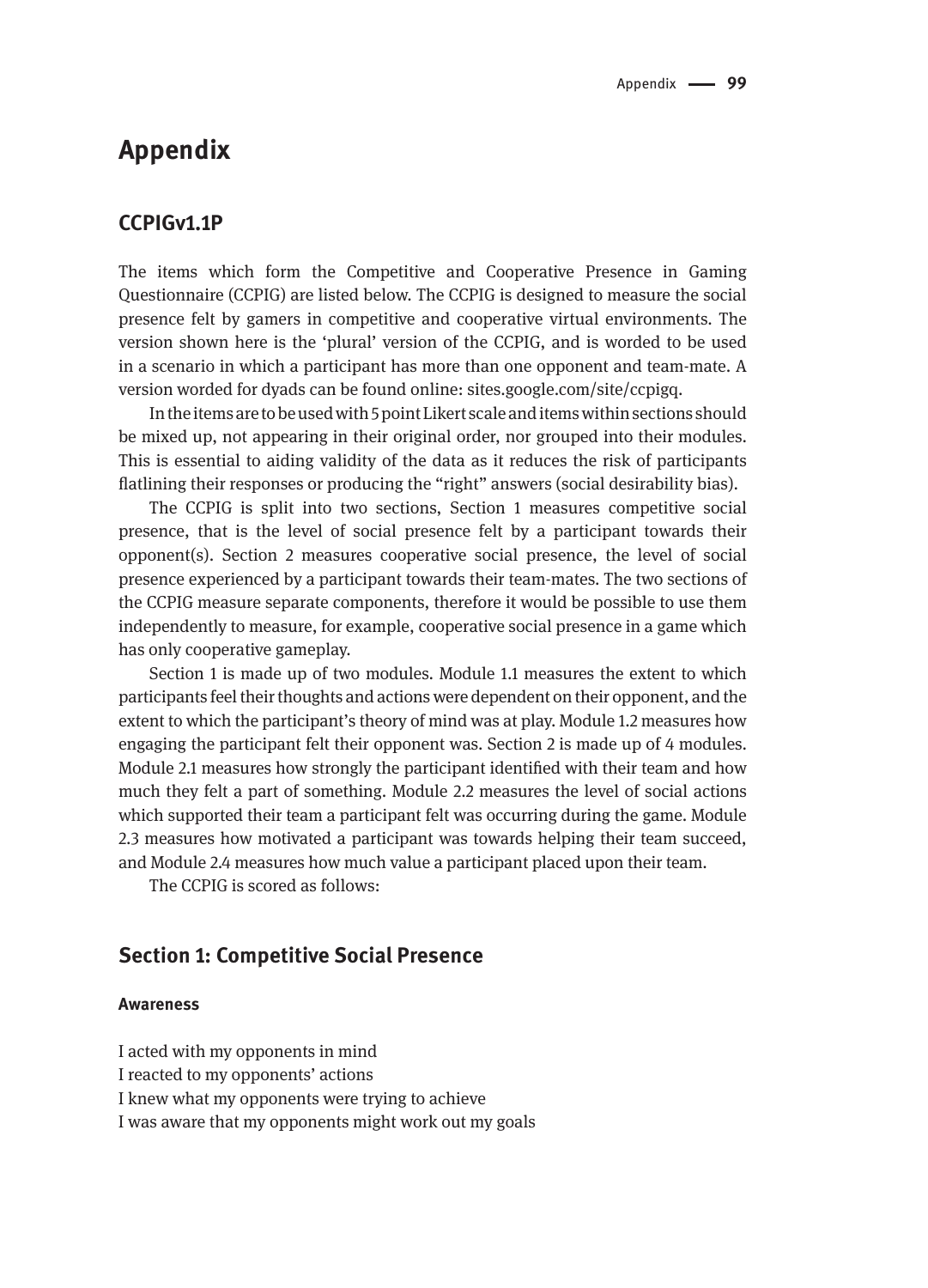The actions of my opponents affected the way I played I felt I affected my opponents' actions

#### **Engagement**

My opponents were challenging The game was a battle of skill The game was a battle of wits I felt tense while playing my opponents My opponents created a sense of urgency The presence of my opponents motivated me My opponents played a significant role in my experience of the game It seemed as though my opponents were acting with awareness of my actions

### **Section 2: Cooperative Social Presence**

#### **Team Identification**

I was aware of my team I acted with my team-mates in mind I considered my team-mates' possible plans/thoughts I felt like I was part of a team I felt a social connection to my team-mates (camaraderie)

#### **Social Action**

I felt my team-mates were looking out for me I felt I contributed to the team I felt the team helped me I felt my actions made a difference to my team-mates The actions of my team-mates affected my thoughts and actions My team-mates played a significant role in my experience of the game My team communicated well The team had a mutual understanding

#### **Motivation**

I put the performance of the team over my personal performance My actions were determined by the objectives of the team